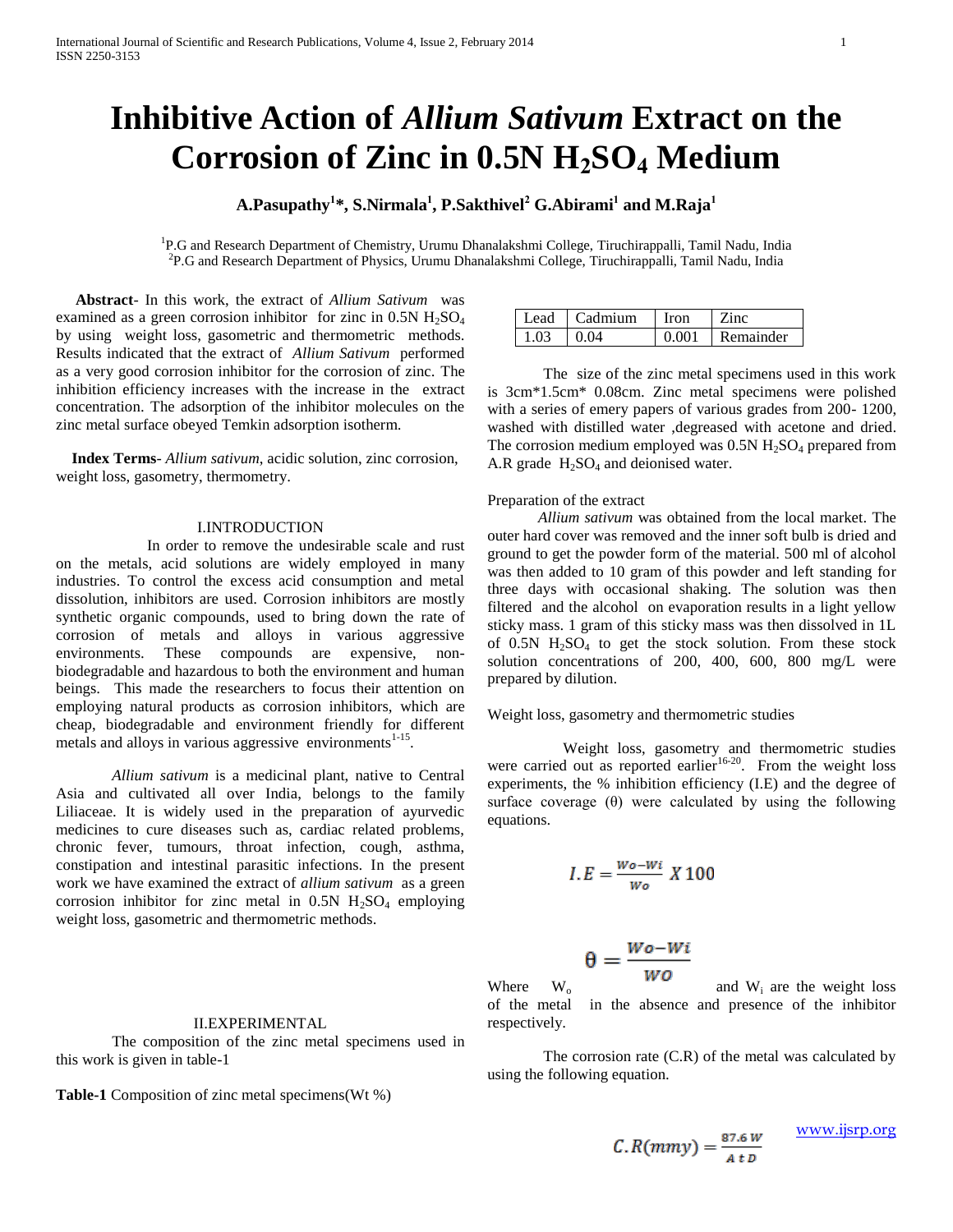Where W is the weight loss of the zinc metal (mg), A is the surface area of the metal specimen $(cm<sup>2</sup>)$ , t is the exposure time (h) and D is the density of the metal  $(g/cm<sup>3</sup>)$ .

From the gasometry experiments, the inhibition efficiency was calculated by using the following equation.

$$
I.E = \frac{V_o - Vi}{V_o} X 100
$$

Where  $V_0$  and  $V_i$  represent the volume of hydrogen gas evolved in the absence and presence of the inhibitor respectively.

From the thermometric studies the reaction number was first calculated by using the equation

$$
RN = \frac{Tm - Ti}{t}
$$

Where  $T_m$  is the maximum temperature,  $T_i$  is the initial temperature and t is the time taken to attain the maximum temperature.

The inhibition efficiency is calculated by using the following equation

$$
I.E = \frac{RNo - RNi}{RNo}
$$

Where  $RN_{o}$  is the reaction number in the absence of the inhibitor and  $RN<sub>i</sub>$  is the reaction number in the presence of various concentrations of the inhibitor.

### III.RESULTS AND DISCUSSION

Weight loss, gasometry and thermometric experiments were carried out at five different concentrations of the extract and the inhibition efficiency(IE) values were calculated. Table-2 presents the values of inhibition efficiency obtained from these experiments.

**Table 2** Values of inhibition efficiency (I.E(%) obtained from the weight loss, gasometry and thermometric experiments.

| Method      | Values of I.E(%) for different |      |      |      |      |
|-------------|--------------------------------|------|------|------|------|
| employed    | concentrations (mg/L) of the   |      |      |      |      |
|             | extract                        |      |      |      |      |
|             | 200                            | 400  | 600  | 800  | 1000 |
| Weight loss | 26.7                           | 52.7 | 65.8 | 74.6 | 81.2 |
| Gasometry   | 25.9                           | 51.4 | 63.9 | 73.4 | 80.2 |
| Thermometry | 24.6                           | 53.7 | 64.2 | 75.4 | 82.3 |

From the table it can be observed that there is very good agreement between the values of inhibition efficiency obtained from these three methods. It shows that the inhibition efficiency increases with increase in the extract concentration. The dependence of inhibition efficiency of the extract on the concentration is shown in figure-1



**Figure 1** Variation of inhibition efficiency with concentration of the extract.

Table-3 presents the values of corrosion rates obtained from the weight loss experiments for the extract for the corrosion of zinc in  $0.5N H<sub>2</sub>SO<sub>4</sub>$  in the presence of different concentrations of the extract.

**Table 3** Values of corrosion rates obtained from the weight loss experiments.

| Values of corrosion rates (mm/y) for different |         |      |      |      |  |  |  |  |
|------------------------------------------------|---------|------|------|------|--|--|--|--|
| concentrations $(mg/L)$ of the extract         |         |      |      |      |  |  |  |  |
| 200                                            | 400     | 600  | 800  | 1000 |  |  |  |  |
| 75.5                                           | $-48.7$ | 35.2 | 26.2 | 194  |  |  |  |  |

From the table-3 it can be observed that the corrosion rates decreases with increasing concentration of the extract. The influence of extract concentration on the corrosion rates is shown in figure-2.



**Figure 2** Variation of corrosion rates with concentration of the inhibitor.

The inhibitive action of *allium sativum* can be attributed to the presence of various organic compounds in the extract. These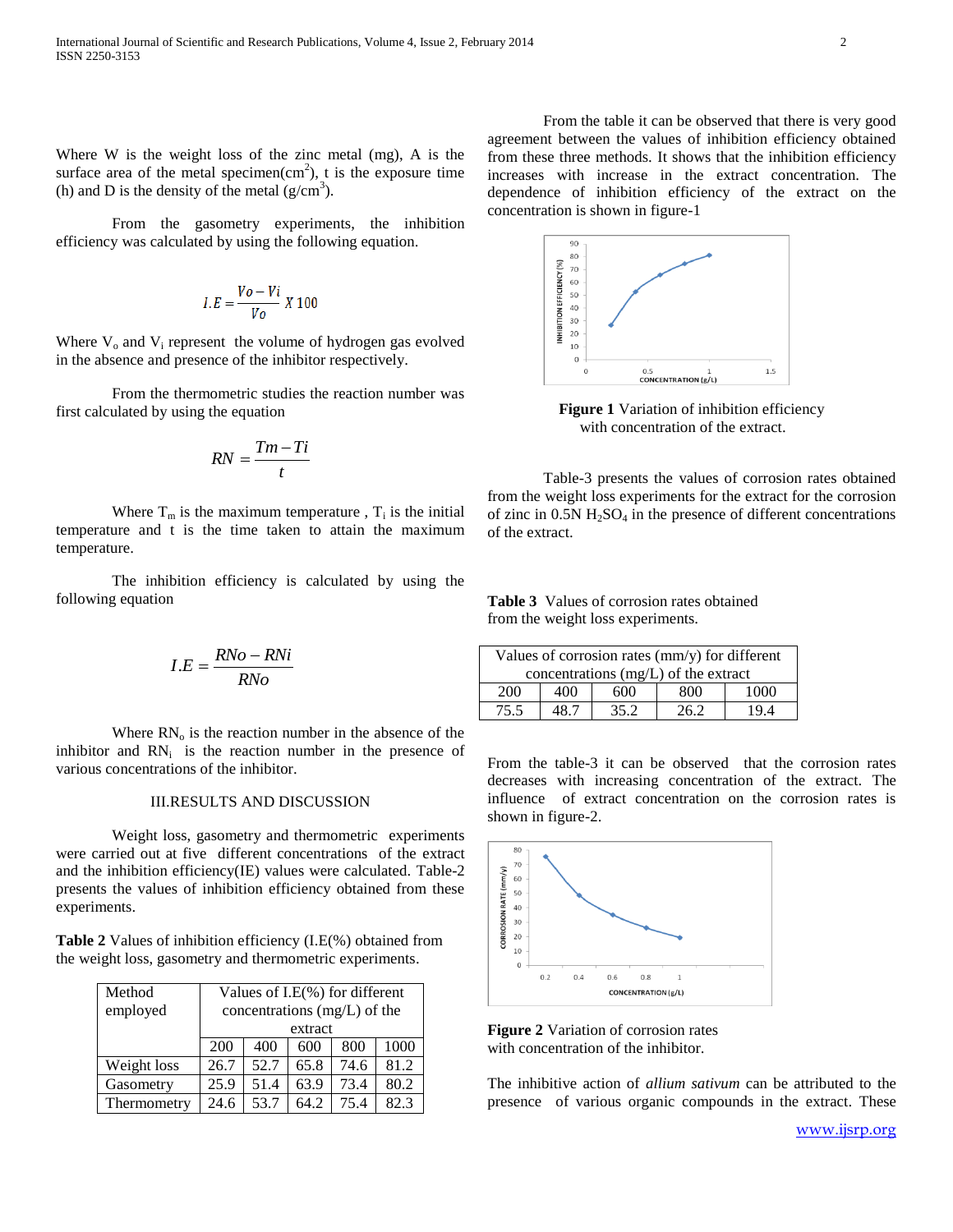International Journal of Scientific and Research Publications, Volume 4, Issue 2, February 2014 3 ISSN 2250-3153

include alliin, allicin, dially sulphide and ally methyl trisulphide.The molecular structures of these compounds are shown below.



The molecular structures of these compounds shows the presence of many hetero atoms and double bonds, which are potential adsorption centres for adsorption on to the metal surface. Organic compounds containing  $\pi$ -electrons, hetero atoms and multiple bonds have been reported to function as effective inhibitors for the corrosion of many metals in various media $2^{1-25}$ . Since the *allium sativum* extract contains many organic compounds, it is very difficult to attribute the inhibitive activity to any one of these compounds. The inhibitive activity of the extract is attributed to the combined action of all the compounds present in the extract.

#### IV.ADSORPTION ISOTHERMS

Inhibitors retard the corrosion of metals by adsorption on to the metal surface leading to the formation of a thin film which acts as a barrier between the metal and the aggressive media resulting in the inhibition of corrosion. To study the mechanism of corrosion inhibition, attempts were made to fit the data available to the various adsorption isotherms such as Langmuir, Temkin, Freundlich, Bockris-Swinkels and Flory-Huggins. From the weight loss values the degree of surface coverage (θ) for various concentration of extract were determined and plotted against log C of the extract which resulted in a straight line. This shows that the adsorption of the inhibitor on to the zinc metal surface follows Temkin adsorption isotherm. Figure 3 shows the Temkin adsorption isotherm.



**Figure 3** Temkin adsorption isotherm plot for zinc in 0.5N  $H<sub>2</sub>SO<sub>4</sub>$  containing different concentrations of the extract.

## V.CONCLUSIONS

The extract of *allium sativum* used in this work performed as a good corrosion inhibitor for the zinc metal corrosion in 0.5N H2SO4. The inhibition efficiency increased with increase in the concentration of the extract. The adsorption of the components of the extract on to the metal surface in  $0.5N$  H<sub>2</sub>SO<sub>4</sub> obeys the Temkin adsorption isotherm.

### REFERENCES

- [1] A.Y.El Etre, Corros.Sci. 45(2003) 2485
- [2] E.E.Oguize, Pigm. Res. Tech. 34(2005) 321
- [3] E.E.Oguzie, Mater.Chem.Phy. 99(2006) 441
- [4] E.E.Oguzie and E.E.Ebenso, Pigm. Res. Tech . 35 (2006) 30
- [5] C.A.Loto, Corros.Prev and control 50(2003)43
- [6] A.Y.El-Etre, Appl.Surf.Sci.252(2006)8521
- [7] E.E.Oguzie, Corros.Sci.49(2007)1527
- [8] M. Abdallah, Port. Electrochimica. Acta. 22 (2004) 161.
- [9] A. Loto, Nigerian Corros. J. 1 (1998) 19.
- [10] S. Verma, G.N. Mehta, Trans. SAEST 32 (1997) 4.
- [11] K.O. Orubite, N.C. Oforka, Mater. Lett. 58 (2004) 1768.
- [12] F. Zucchi, I.H. Omar, Surf. Tech. 24 (1985) 391.
- [13] G. Gunasekaran,L.R. Chauhan, Electrochimica. Acta. 49 (2004) 4387.
- [14]K.S. Parikh, K.J. Joshi, Trans. SAEST 39 (2004) 29.
- [15] S. Martinez, I. Stern, J. Appl. Electrochem. 31 (2001) 973

[16]S.Muralidharan, M.A.Quraishi and Venkatakrishna Iyer, *Corros.Sci*.,37(1995) 1739.

- [17]S.Rengamani, S.Muralidharan and Venkatakrishna Iyer, *Ind.Jour.Chem.Tech.* **1** (1995) 168
- [18]B.N.Oza and R.S.Sinha, *Trans.SAEST*, 17(1982) 281.
- [19]R.K.Upadhyay and S.P.Mathur, *E.J.Chem* 4(2007)408.
- [20]A.Y.El-Etre*, Corros.Sci*.43(2001)1031.
- [21]E.H.El Ashry, A.El.Nemr, S.A.Essawy,S.Ragub, *Prog.in. Org.Coat* .61(2008)11.
- [22] O.K.Abiola, *Corros. and Mater.*10(2007)10
- [23]K.C.Emregul,M.Heyvali, *Mater.Chem.Phys*. 83(2004)209.
- [24]S.Viswanatham, N.Haldar, *Corros.Sci*.50(2008)2999.
- [25] S.V.Ramesh, A.V.Adhikari, *Mater.Chem.Phys*. 15(2009)618.

## AUTHORS

**First Author** – A.Pasupathy, P.G and Research Department of Chemistry, Urumu Dhanalakshmi College, Tiruchirappalli, Tamil